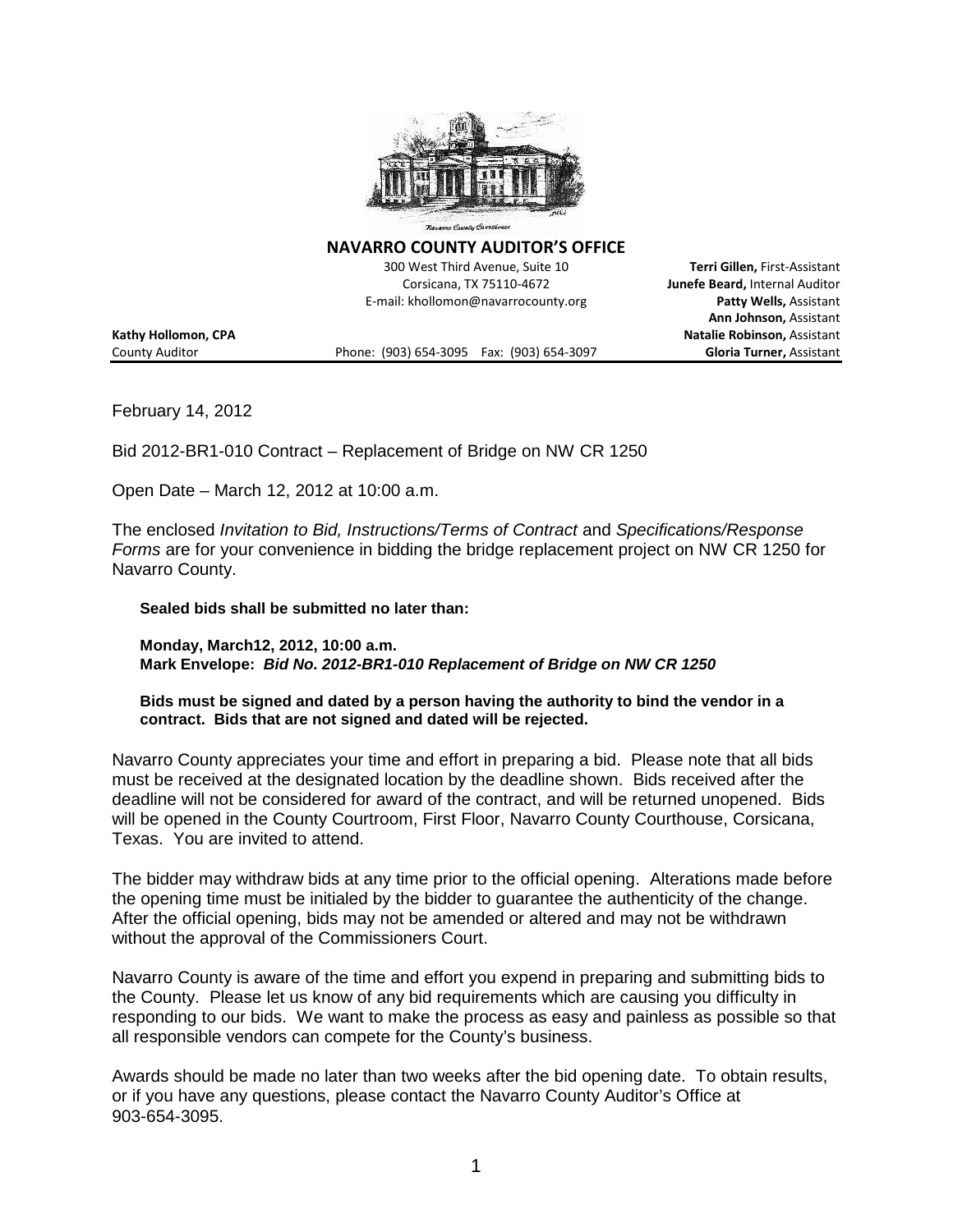By order of the Commissioners Court of Navarro County, Texas, sealed bids will be accepted for:

#### **The replacement of a bridge on NW CR 1250**

IT IS UNDERSTOOD that the Commissioners Court of Navarro County reserves the right to reject any or all bids for the products and services covered in this bid request and to waive any formalities or defects in bids or to accept such bids as it shall deem to be in the best interest of Navarro County.

**BIDS MUST BE SUBMITTED on the forms included for that purpose on pages 10-17 including Exhibit A and Exhibit B in this packet**. Each bid should be signed by a person having the authority to bind the vendor in a contract, placed in a sealed envelope and marked clearly on the outside as shown below:

**Bids should be clearly marked -** *Bid No. 2012-BR1-010 Replacement of bridge on NW CR 1250*

BIDS SHOULD BE RETURNED TO the following address on or before **Monday, March 12, 2012, not later than 10:00 a.m.**

> Navarro County Auditor's Office Navarro County Courthouse 300 West Third Avenue, Suite 10 Corsicana, Texas 75110

## *FACSIMILE TRANSMITTALS WILL NOT BE ACCEPTED*

*All bids must be received in the County Auditor's Office before the opening date and time.*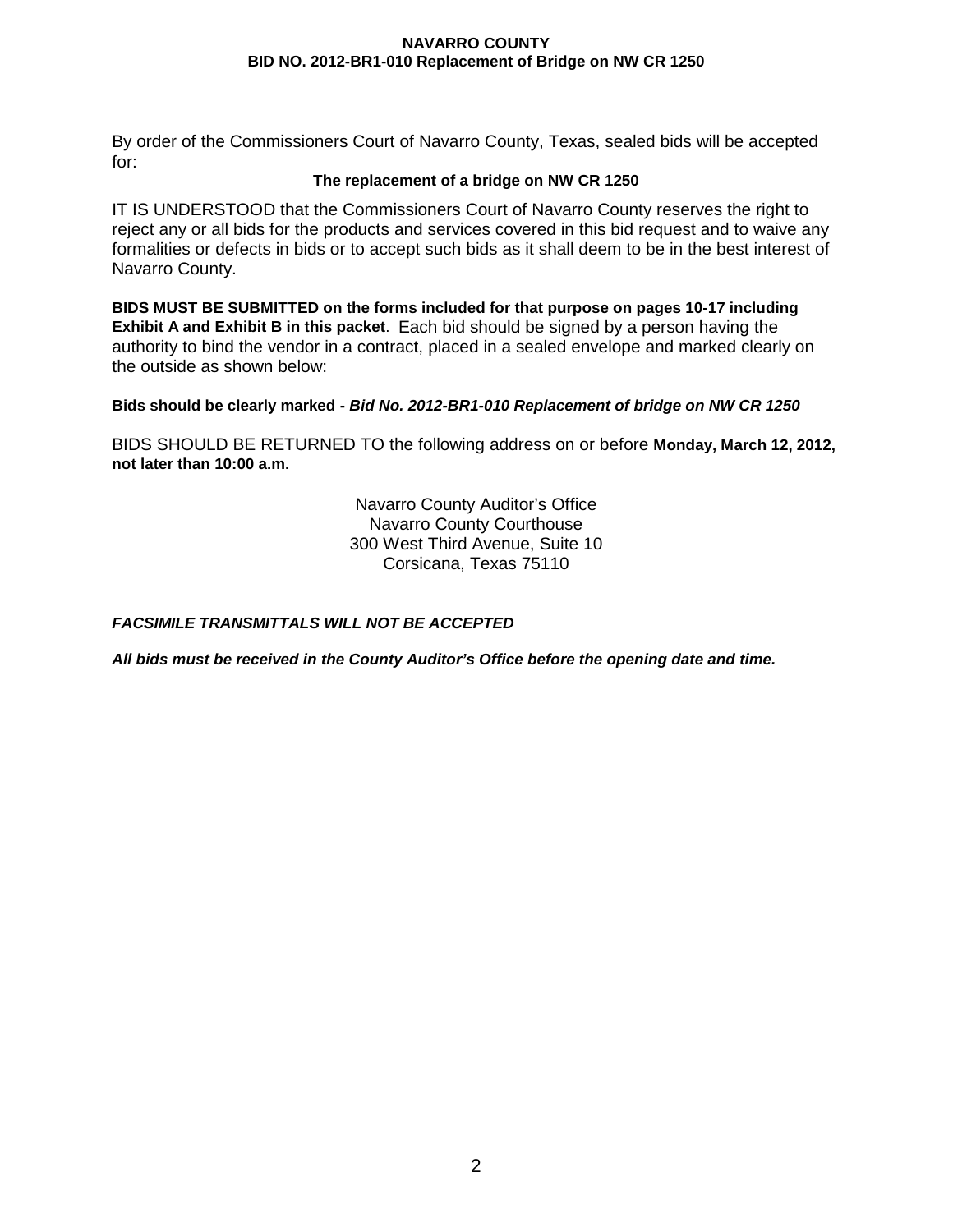Navarro County is requesting bids on the replacement of a bridge on NW CR 1250. Bids must be submitted on the attached forms. By returning this bid with a price quote, vendors certify and agree that:

*Funding:* Funds for payment have been provided through the Navarro County budget approved by the Commissioners Court for the fiscal year ending September 30, 2012.

*Late Bids:* Bids received in the County Auditor's Office after the submission deadline will be considered void and unacceptable. Navarro County is not responsible for lateness or nondelivery of mail, carrier, etc., and the date/time stamp of the County Auditor's Office shall be the official time of receipt.

*Altering Bids:* Bids cannot be altered or amended after the submission deadline. Any interlineation, alteration or erasure made before the opening time must be initialed by the signer of the bid, guaranteeing authenticity.

*Withdrawal of Bid:* A bid may not be withdrawn or canceled by the bidder without the permission of the County for a period of ninety (90) days following the date designated for the receipt of bids, and bidder so agrees upon submittal of their bid.

*Sales Tax:* Navarro County is exempt, by law, from payment of Texas Sales Tax and Federal Excise Tax.

*Contract:* This bid, when properly accepted by Navarro County, shall constitute a contract equally binding between the successful bidder and Navarro County. No different or additional terms will become a part of this contract with the exception of change orders.

*Change Orders:* No oral statement of any person shall modify or otherwise change, or affect, the terms, conditions or specifications stated in the resulting contract. The Navarro County Auditor will make all change orders to the contract in writing.

*Delivery:* All delivery and freight charges (FOB Navarro County Courthouse) are to be included in the bid price.

*Conflict of Interest:* No public official shall have interest in this contract, in accordance with *Vernon's Texas Codes Annotated, Local Government Code*, Title 5, Subtitle C, Chapter 171.

*Ethics:* The bidder shall not offer or accept gifts or anything of value nor enter into any business arrangement with any employee, official or agent of Navarro County.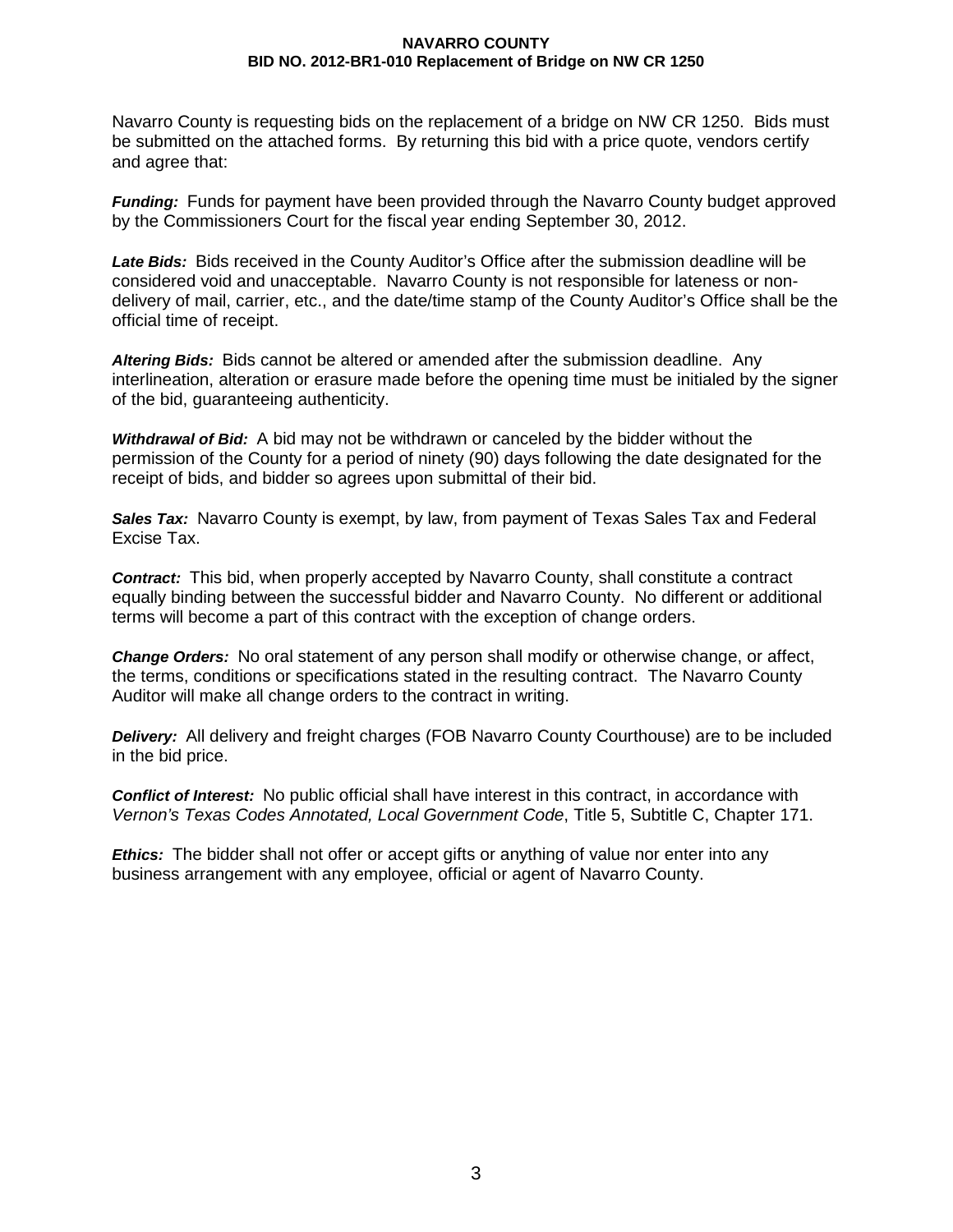*Exceptions/Substitutions:* All bids meeting the intent of this invitation to bid will be considered for award. Bidders taking exception to the specifications, or offering substitutions, shall state these exceptions in the section provided or by attachment as part of this bid. The absence of such a list shall indicate that the bidder has not taken exceptions and shall hold the bidder responsible to perform in strict accordance with the specifications of the invitation. The Navarro County Commissioners Court reserves the right to accept any and all or none of the exception(s)/substitution(s) deemed to be in the best interest of the County.

*Addenda:* Any interpretations, corrections or changes to this *Invitation to Bid* and *Specifications* will be made by addenda. Sole issuing authority of addenda shall be vested in the Navarro County Auditor. Addenda will be mailed to all that are known to have received a copy of this *Invitation to Bid*. Bidders shall acknowledge receipt of all addenda.

*Bids must comply* with all Federal, State, county and local laws concerning these type purchases.

*Davis-Bacon and Related Acts:* Attention is called to the fact that not less than the federally determined prevailing (Davis-Bacon and Related Acts) wage rate, as issued by the Texas Department of Housing and Community Affairs and contained in the contract documents, must be paid on this project. In addition, the successful bidder must ensure that employees and applicants for employment are not discriminated against because of race, color, religion, sex, age or national origin.

*Design, Strength, Quality* of materials must conform to IBC 2006 (International Building Code).

*Minimum Standards for Responsible Prospective Bidders:* A prospective bidder must affirmatively demonstrate their responsibility and meet the following requirements:

- 1. Have adequate financial resources, or the ability to obtain such resources as required;
- 2. Be able to comply with the required or proposed delivery schedule;
- 3. Have a satisfactory record of performance;
- 4. Have a satisfactory record of integrity and ethics, and;
- 5. Be otherwise qualified and eligible to receive an award.

Navarro County may request representation and other information sufficient to determine the bidder's ability to meet these minimum requirements listed above.

*References:* Navarro County requests bidders to supply a list of at least three (3) references where like products have been sold by their company. Include name of reference, address, telephone number and name of representative.

*Bidder Shall Provide,* with this bid response, all documentation required by this *Invitation to Bid*. Failure to provide this information may result in rejection of your bid.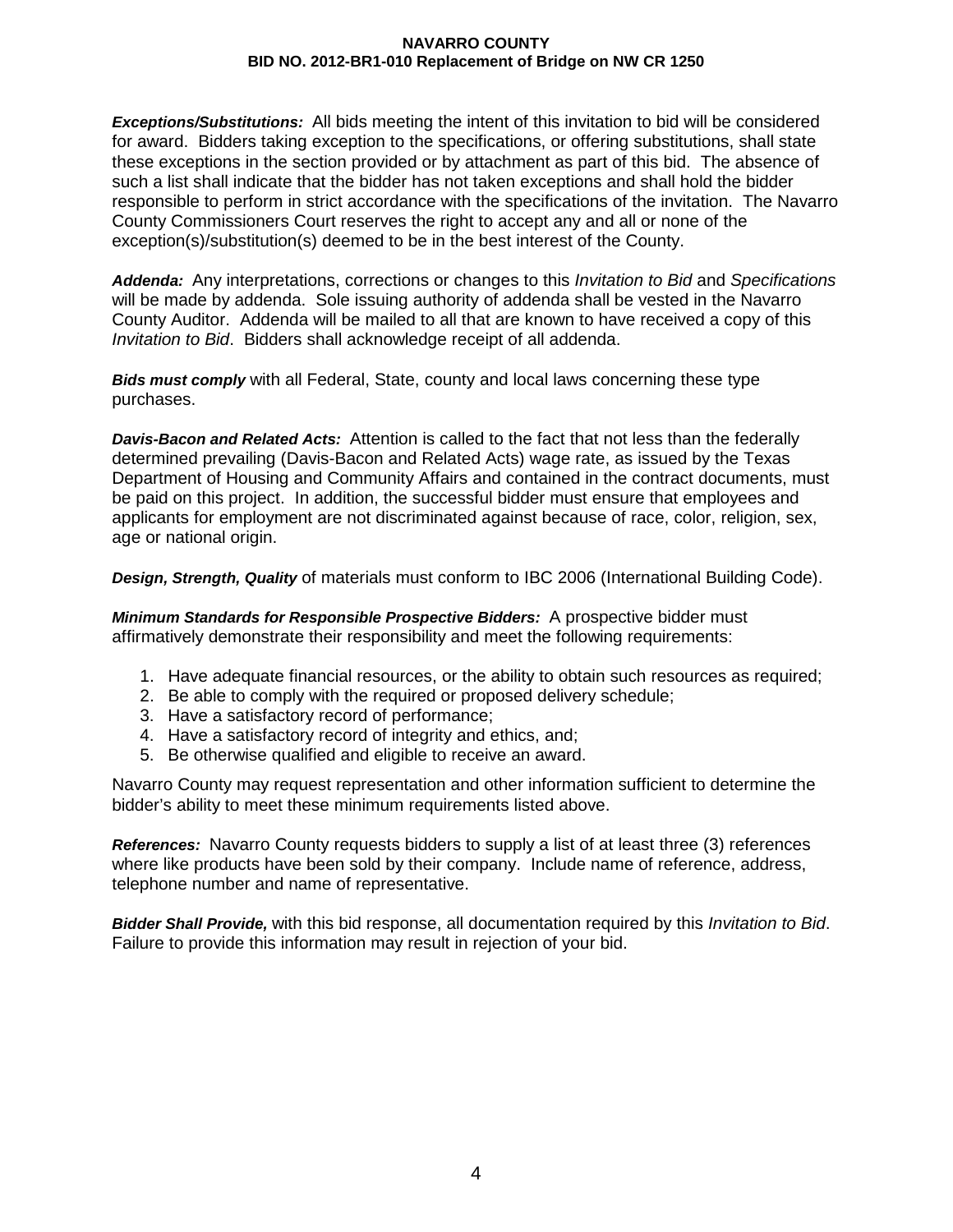*Successful Bidder Shall* defend, indemnify and save harmless Navarro County and all its officers, agents and employees from all suits, actions or other claims of any character, name and description brought for or on account of any injuries or damages received or sustained by any person, persons or property on account of any negligent act or fault of the successful bidder, or of any agent, employee, subcontractor or supplier in the execution of, or performance under, any contract which may result from bid award. Successful bidder indemnifies and will indemnify and save harmless Navarro County from liability, claim or demand on their part, agents, servants, customers and/or employees whether such liability, claim or demand arise from or happening upon or in any of the halls, elevators, entrances, stairways or approaches of or to the facilities within which the occupied premises are located. Successful bidder shall pay any judgment with costs which may be obtained against Navarro County growing out of such injury or damages.

*Insurance Requirements:* Any vendor that conducts business with Navarro County, whether it is for goods and/or services, must maintain lawful workers' compensation requirements and adequate liability limitations.

Within ten (10) days after contract award and prior to the commencement of any work or delivery, the County requires the successful vendor(s) to submit, to the County Auditor's Office, verification of the following coverages, showing Navarro County as the certificate holder with coverage dates inclusive to that of the contract award:

- a. *Workers' Compensation Coverage* meeting the acceptable requirements as established by the Texas Workers' Compensation Ace, Title 5, Subtitle A, Texas Labor Code; and
- b. *General Liability Insurance* meeting the following limits **\$1,000,000 per occurrence/ aggregate,** including products and completed operations coverage.

Vendors and/or their freight contractors must be prepared to show coverage verification prior to entering upon Navarro County Premises.

Failure to comply with lawful requirements or adequate liability requirements may result in delay of payments and/or cancellation of the contract.

*Termination of Contract:* This contract shall remain in effect until contract expires, delivery and acceptance of products and/or performance of services ordered or terminated by either party with thirty (30) days written notice prior to any cancellation. The successful bidder must state therein the reasons for such cancellation. Navarro County reserves the right to award canceled contract to the next lowest and responsible bidder as it deems to be in the best interest of the County.

*Termination for Default:* Navarro County reserves the right to terminate the contract for default if Contractor breaches any of the terms therein, including warranties of Contractor or if the Contractor becomes insolvent or commits acts of bankruptcy. Such right of termination is in addition to and not in lieu of any other remedies which Navarro County may have in law or equity. Default may be construed as, but not limited to, failure to deliver the proper goods and/or services within the proper amount of time, and/or to properly perform any and all services required to Navarro County's satisfactions and/or to meet all other obligations and requirements. Navarro County may terminate the contract without cause upon thirty (30) days written notice.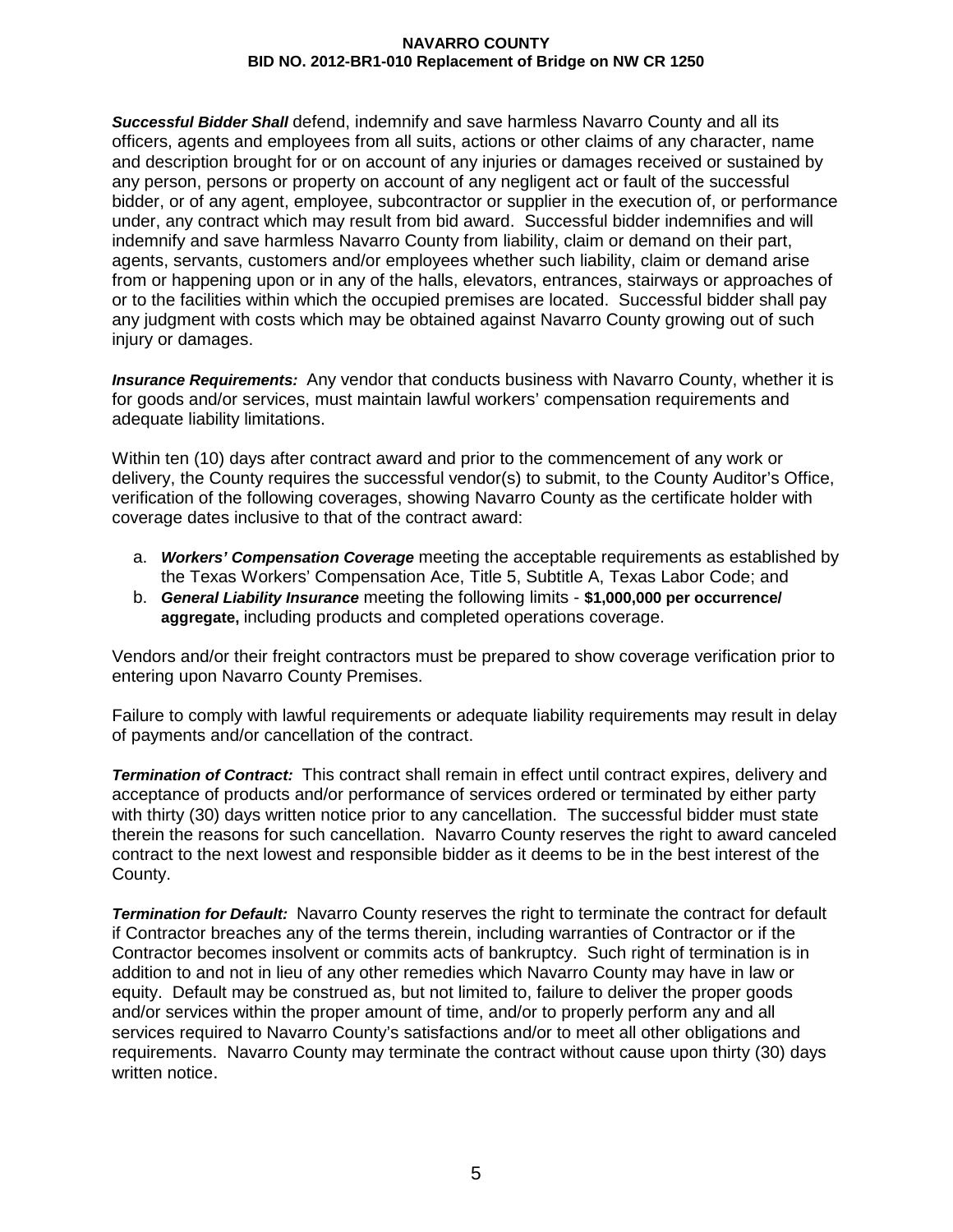*Notice:* Any notice provided by this bid (or required by law) to be given to the successful bidder by Navarro County shall be conclusively deemed to have been given and received on the next day after such written notice has been deposited in the mail in Corsicana, Texas, by Registered or Certified Mail with sufficient postage affixed thereto, provided this shall not prevent the giving of actual notice in any other manner.

*Purchase Order:* A purchase order will be generated by Navarro County to the successful bidder. The purchase order number must appear on all itemized invoices and packing slips. Navarro County will not be held responsible for any orders placed/delivered without a valid current purchase order number.

*Packing Slips* or other suitable shipping documents shall accompany each shipment and shall show: (a) name and address of successful bidder, (b) delivery location, (c) Navarro County purchase order number and (d) descriptive information as to the terms(s) delivered, including description, quantity, number of containers, etc.

*Invoices* Payment will be made from original vendor invoices only. Shipping documents will be considered informational only and will be held until an invoice is received. The County does not pay from monthly statements. Invoices shall show all information as stated above and mailed directly to the Navarro County Auditor's Office, 300 West Third Avenue, Suite 10, Corsicana, TX 75110.

*Payment* will be made upon receipt and acceptance, by the County, of the items ordered in accordance with the State of Texas "Prompt Payment Act", Article 610f, V.T.C.S. Successful bidder is required to pay subcontractors within ten (10) days.

*Items* supplied under this contract will be subject to the County's approval. Items found defective or not meeting specifications shall be picked up and replaced by the successful bidder at no expense to the County. If an item is not picked up within one (1) week after notification, the item will become a donation to the County for disposition.

*Samples:* When requested, samples shall be furnished free of expense to the County.

**Testing:** Navarro County reserves the right to test equipment, supplies, material and goods proposed for quality, compliance with specifications and ability to meet the needs of the user. Demonstration units must be available for review.

*Warranties:* Contractor shall furnish all data pertinent to warranties or guarantees which may apply. Contractor may not limit or exclude any implied warranties. Contractor warrants that product sold to the County shall conform to the standards established by the U.S. Department of Labor under the Occupational Safety and Health Act of 1970. In the event product does not conform to OSHA Standards, where applicable, Navarro County may return the product for correction or replacement at the Contractor's expense. If Contractor fails to make the appropriate correction within a reasonable time, Navarro County may correct at the Contractor's expense.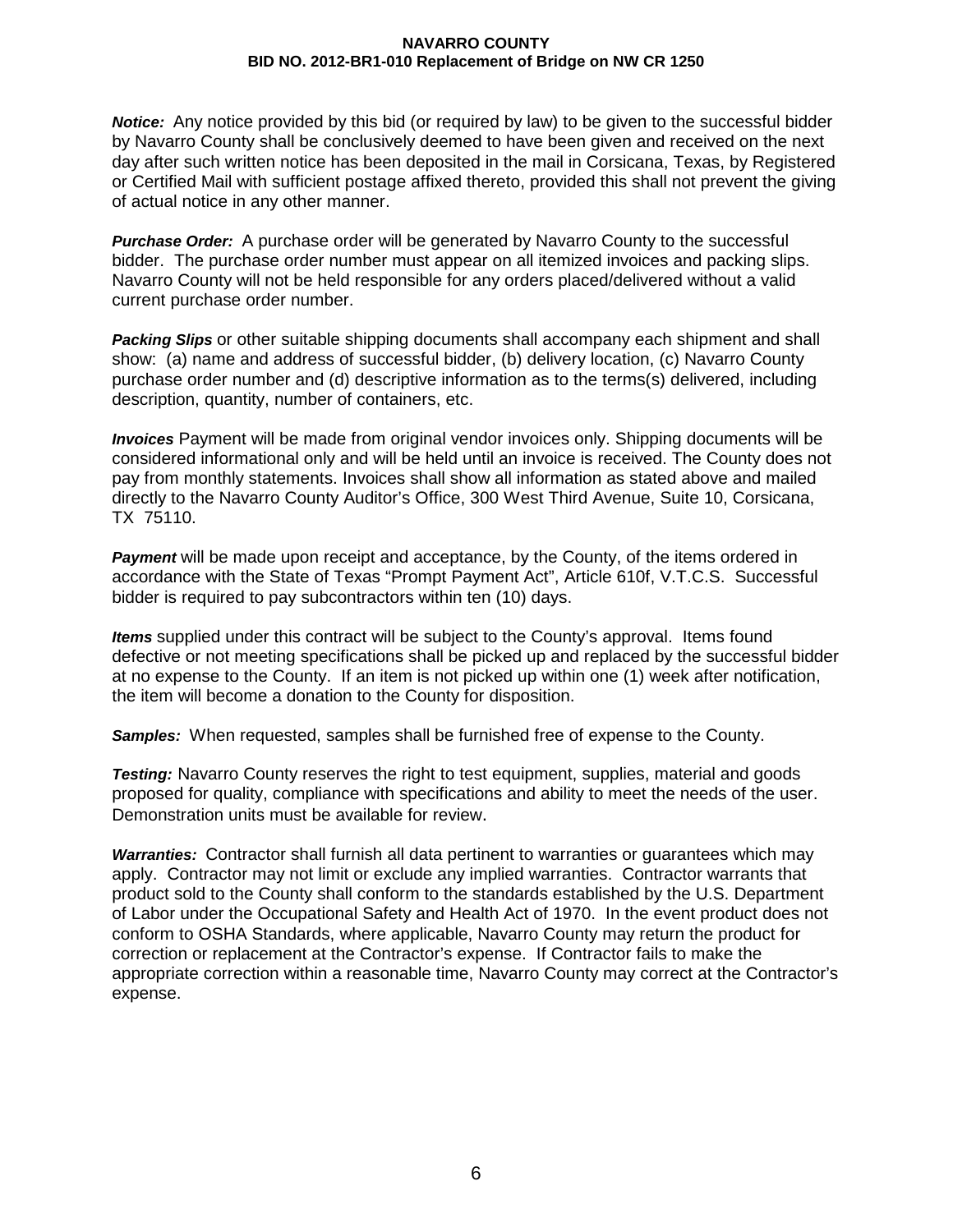*Access to Work:* Navarro County, their consultants and other representatives and personnel of Navarro County, independent testing laboratories, and governmental agencies with jurisdictional interests will have access to the Site and the Work at reasonable times for their observation, inspection and testing. Contractor shall provide them proper and safe conditions for such access and advise them of Contractor's safety procedures and programs so that they may comply therewith as applicable.

*Navarro County May Stop the Work:* If the work is defective, or Contractor fails to supply sufficient skilled workers or suitable materials or equipment, or fails to perform the Work in such a way that the completed Work will conform to the Contract Documents and Specifications, Navarro County may order the Contractor to stop the Work, or any portion thereof, until the cause for such order has been eliminated; however, this right of Navarro County to stop the Work shall not give rise to any duty on the part of Navarro County to exercise this right for the benefit of the Contractor, or any Subcontractor, any Supplier, any other individual or entity, or any surety for, or employee or agent of any of them.

*Correction Period:* If within one year after the date of Substantial Completion (or such longer period of time as may be prescribed by the terms of any applicable special guarantee required by the Contract Documents and Specifications) or by any specific provision of the Contract Documents, any Work is found to be defective, or if the repair of any damages to the land or area made available for Contractor's/Bidder's use by Navarro County is found to be defective, Contractor shall promptly, without cost to Navarro County and in accordance with Navarro County's written instructions:

- 1. repair such defective land or areas; or
- 2. correct such defective Work; or
- 3. if the defective Work has been rejected by Navarro County, remove it from the Project and replace it with Work that is not defective, and
- 4. satisfactorily correct or repair or remove and replace any damage to other Work, to the work of others or other land or areas resulting there from.

If Contractor does not promptly comply with the terms of Navarro County's written instructions, or in an emergency where delay would cause serious risk of loss or damage, Navarro county may have the defective Work corrected or repaired or may have the rejected Work removed and replaced. All claims, costs, losses, and damages (including but limited to all fees and charges of engineers, architects, attorneys, and other professionals and all court arbitration or other dispute resolution costs) arising out of or relating to such correction or repair or such removal and replacement (including but not limited to all costs of repair or replacement of work of others) will be paid by Contractor.

*Remedies:* The successful bidder and Navarro County agree that both parties have all rights, duties and remedies available as stated in the Uniform Commercial Code.

*Venue:* This agreement will be governed and construed according to the laws of the State of Texas. This agreement is performable in Navarro County, Texas.

*Assignment:* The successful bidder shall not sell, assign, transfer or convey this contract, in whole or in part, without the prior written consent of Navarro County.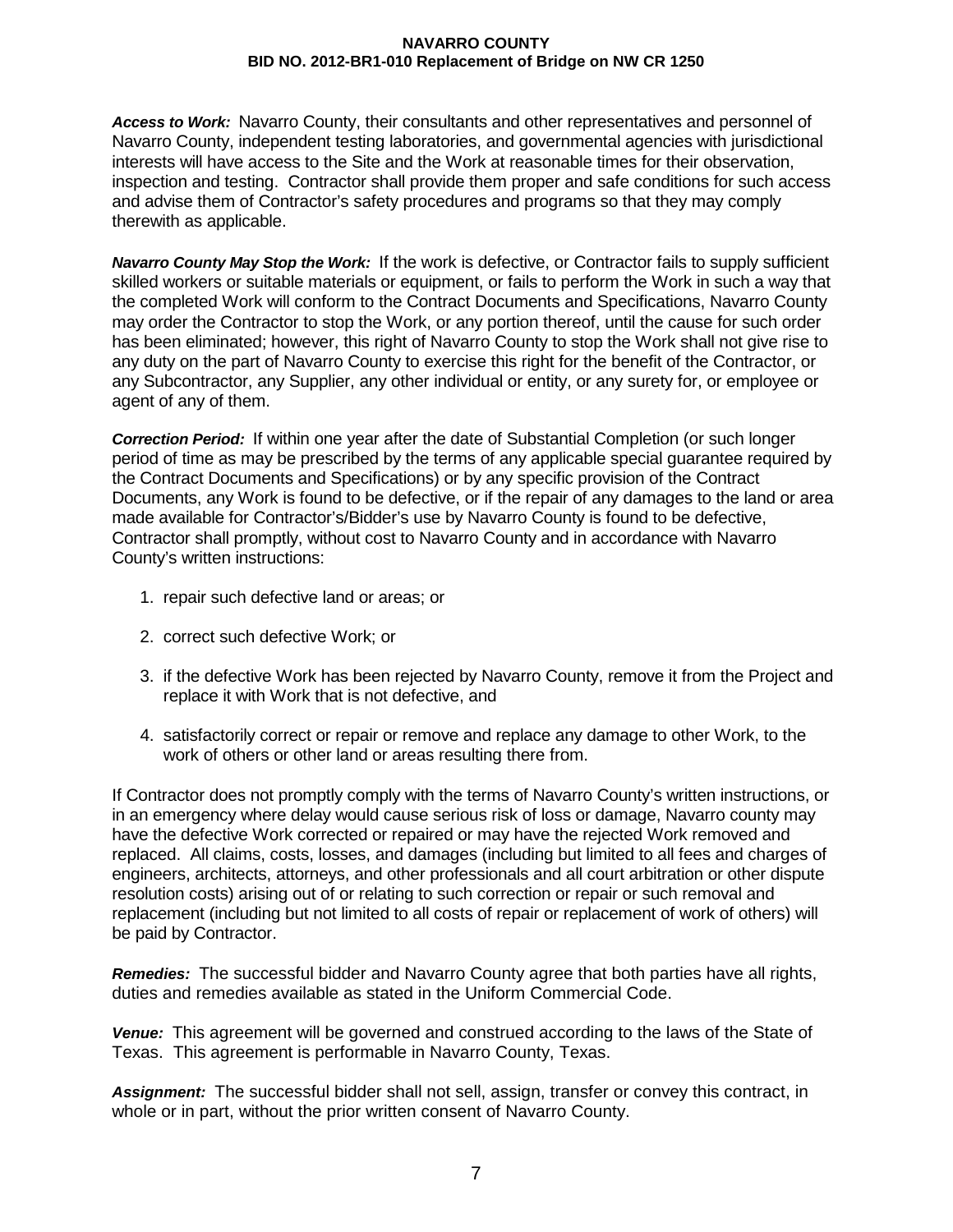*Silence of Specification:* The apparent silence of these specifications as to any detail or to the apparent omission of a detailed description concerning any point, shall be regarded as meaning that only the best commercial practices are to prevail. All interpretations of these specifications shall be made on the basis of this statement.

*Governmental Entities* within Navarro County utilizing inter-governmental contracts with Navarro County will be eligible, but not obligated, to purchase culverts (if applicable) under the contract(s) awarded as a result of this solicitation. All purchases by governmental entities other than Navarro County will be billed directly to that governmental entity and paid by that governmental entity. Navarro County will not be responsible for another governmental entity's debts.

*Navarro County reserves the right* to make purchases from State Government Contracts or other vendors to meet County needs.

*Any Questions* concerning this *Invitation to Bid* and *Specifications* should be directed to the Navarro County Auditor's Office at 903-654-3095.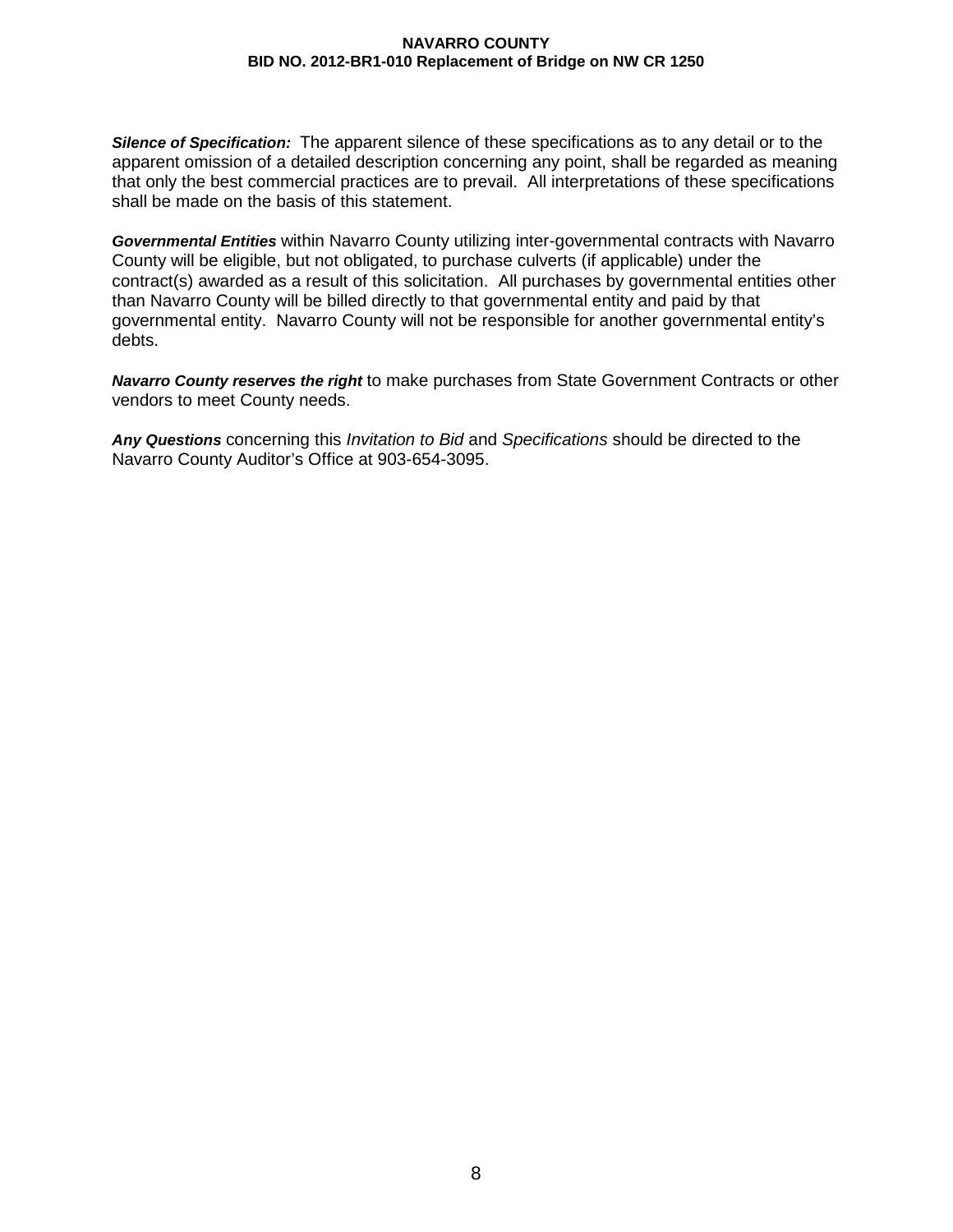Navarro County is requesting bids for the replacement of a bridge on NW CR 1250 as described in the following specifications. The contract period will be for twelve (12) months effective October 1, 2011 through September 30, 2012.

The successful bidder(s) may request a price change, in conjunction with a manufacturer's price change, by presenting to the Navarro County Auditor written evidence to support the price change. However, no price adjustments will be authorized for the first ninety (90) days from the date of contract award. The price change will be effective subsequent to approval by the Commissioners court and may not be retroactive.

All prices quoted in this contract will include all delivery costs, and freight to various locations within Navarro County, according to the instructions of the Commissioner at the time the order is made. It is the responsibility of the contractor to deliver the product by owned or contracted means. Navarro County will not pay additional delivery charges for partial delivery orders.

Time of delivery, if delivered, must be coordinated with the Commissioner or his employee so that they can oversee the delivery.

This bid will be for REPLACEMENT OF A BRIDGE ON NW CR 1250. We request work commence as soon as possible and be completed no later than 30 days after receiving written consent for each request, weather permitting.

The following specifications will be required as the minimum. Any alternative means of construction that provide similar structural capacities and load capacities shall be noted and described by bidder.

The lump sum price shall be for furnishing all labor, equipment, fuels and materials necessary to remove existing structures from site and prepare area for the new installation. Then install new structure (s) as outlined in the plans, specifications, and project details for the County of Navarro. Contractors will furnish all material, equipment, and manpower, unless noted and specified otherwise.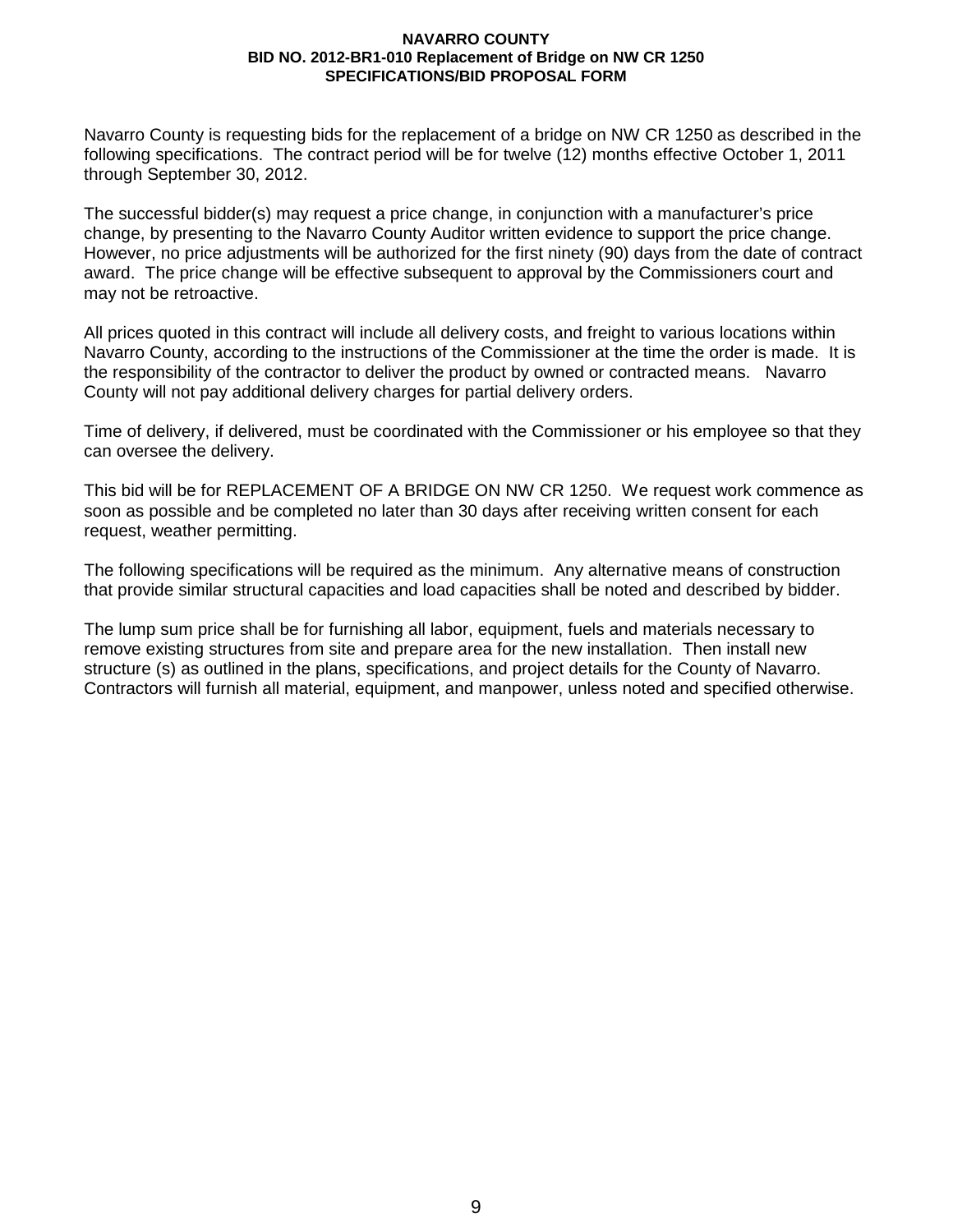| <b>FIRM SUBMITTING BID</b>                  |         | <b>FEDERAL ID NUMBER</b> |  |
|---------------------------------------------|---------|--------------------------|--|
|                                             |         |                          |  |
| <b>ADDRESS</b>                              |         |                          |  |
|                                             |         |                          |  |
| CITY, STATE, ZIP                            |         |                          |  |
|                                             |         |                          |  |
| NAME AND TITLE OF INDIVIDUAL SUBMITTING BID |         |                          |  |
|                                             |         |                          |  |
| TELEPHONE NO.                               | FAX NO. | E-MAIL                   |  |
|                                             |         |                          |  |
| SIGNATURE OF AUTHORIZED REPRESENTATIVE      |         | <b>DATE</b>              |  |
|                                             |         |                          |  |

## **CONSTRUCTION OF BRIDGE ON NW CR 1250**

<u>SITE:</u>

NW CR 1250 APPROXIMATELY 2.7 MILES NORTH OF FM 1126

## **EXISTING BRIDGE DETAILS:**

The bridge is currently made of three (3) box culverts that are ten (10) feet in diameter. Concrete wing walls are present on all four (4) sides of the bridge. Guardrails are severely damaged and non-existent in some places. See attached photo for reference.

## **SCOPE OF WORK:**

Demolish existing concrete wing walls and bridge. Rebuild bridge to a SH 20 load limit PER TXDOT. Provide engineered calculations proving the design meets the SH 20 load limit. Removal of concrete will be performed by Navarro County.

## **SUGGESTED MEANS OF CONSTRUCTION:**

Install W21X44 beams spaced at 24" oc. Install L2x2x1/4 as lateral bracing under span. Install a 7" slab including #4 rebar spaced at 12" oc to sit on a ½" mat. Use Nelson studs for connections between beams and angles.

Alternative means of construction of bridge is acceptable as long as construction is comparable and meets the TXDOT SH 20 load limit requirement. If your proposal is configured to differ from the above suggested method please list below.

**\_\_\_\_\_\_\_\_\_\_\_\_\_\_\_\_\_\_\_\_\_\_\_\_\_\_\_\_\_\_\_\_\_\_\_\_\_\_\_\_\_\_\_\_\_\_\_\_\_\_\_\_\_\_\_\_\_\_\_\_\_\_\_\_\_\_\_\_\_\_\_\_\_\_\_\_\_\_\_\_\_\_ \_\_\_\_\_\_\_\_\_\_\_\_\_\_\_\_\_\_\_\_\_\_\_\_\_\_\_\_\_\_\_\_\_\_\_\_\_\_\_\_\_\_\_\_\_\_\_\_\_\_\_\_\_\_\_\_\_\_\_\_\_\_\_\_\_\_\_\_\_\_\_\_\_\_\_\_\_\_\_\_\_\_ \_\_\_\_\_\_\_\_\_\_\_\_\_\_\_\_\_\_\_\_\_\_\_\_\_\_\_\_\_\_\_\_\_\_\_\_\_\_\_\_\_\_\_\_\_\_\_\_\_\_\_\_\_\_\_\_\_\_\_\_\_\_\_\_\_\_\_\_\_\_\_\_\_\_\_\_\_\_\_\_\_\_ \_\_\_\_\_\_\_\_\_\_\_\_\_\_\_\_\_\_\_\_\_\_\_\_\_\_\_\_\_\_\_\_\_\_\_\_\_\_\_\_\_\_\_\_\_\_\_\_\_\_\_\_\_\_\_\_\_\_\_\_\_\_\_\_\_\_\_\_\_\_\_\_\_\_\_\_\_\_\_\_\_\_ \_\_\_\_\_\_\_\_\_\_\_\_\_\_\_\_\_\_\_\_\_\_\_\_\_\_\_\_\_\_\_\_\_\_\_\_\_\_\_\_\_\_\_\_\_\_\_\_\_\_\_\_\_\_\_\_\_\_\_\_\_\_\_\_\_\_\_\_\_\_\_\_\_\_\_\_\_\_\_\_\_\_ \_\_\_\_\_\_\_\_\_\_\_\_\_\_\_\_\_\_\_\_\_\_\_\_\_\_\_\_\_\_\_\_\_\_\_\_\_\_\_\_\_\_\_\_\_\_\_\_\_\_\_\_\_\_\_\_\_\_\_\_\_\_\_\_\_\_\_\_\_\_\_\_\_\_\_\_\_\_\_\_\_\_**

## **ALTERNATIVE MEANS OF CONSTRUCTION:**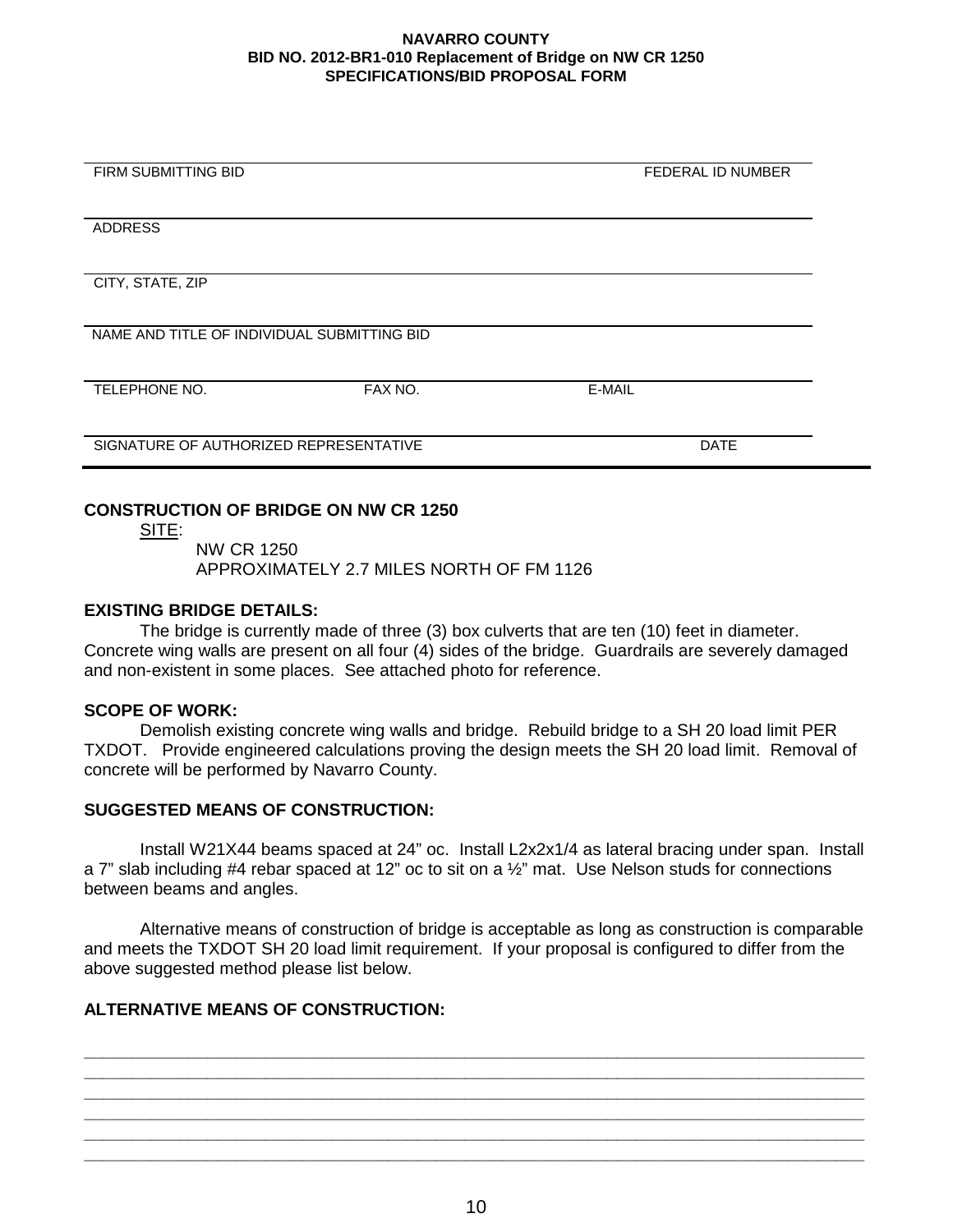Please list any exclusion or qualifications in the space provided below. Having read and understood the instructions to Bidders and Specifications, we submit the following bid:

**\_\_\_\_\_\_\_\_\_\_\_\_\_\_\_\_\_\_\_\_\_\_\_\_\_\_\_\_\_\_\_\_\_\_\_\_\_\_\_\_\_\_\_\_\_\_\_\_\_\_\_\_\_\_\_\_\_\_\_\_\_\_\_\_\_\_\_\_\_\_\_\_\_\_\_\_\_\_\_\_\_\_ \_\_\_\_\_\_\_\_\_\_\_\_\_\_\_\_\_\_\_\_\_\_\_\_\_\_\_\_\_\_\_\_\_\_\_\_\_\_\_\_\_\_\_\_\_\_\_\_\_\_\_\_\_\_\_\_\_\_\_\_\_\_\_\_\_\_\_\_\_\_\_\_\_\_\_\_\_\_\_\_\_\_ \_\_\_\_\_\_\_\_\_\_\_\_\_\_\_\_\_\_\_\_\_\_\_\_\_\_\_\_\_\_\_\_\_\_\_\_\_\_\_\_\_\_\_\_\_\_\_\_\_\_\_\_\_\_\_\_\_\_\_\_\_\_\_\_\_\_\_\_\_\_\_\_\_\_\_\_\_\_\_\_\_\_ \_\_\_\_\_\_\_\_\_\_\_\_\_\_\_\_\_\_\_\_\_\_\_\_\_\_\_\_\_\_\_\_\_\_\_\_\_\_\_\_\_\_\_\_\_\_\_\_\_\_\_\_\_\_\_\_\_\_\_\_\_\_\_\_\_\_\_\_\_\_\_\_\_\_\_\_\_\_\_\_\_\_**

**Cost To Perform Scope of Work** (\$): \_\_\_\_\_\_\_\_\_\_\_\_\_\_\_\_\_\_\_\_\_\_\_\_\_\_\_\_\_\_\_\_\_\_\_

**Exceptions:**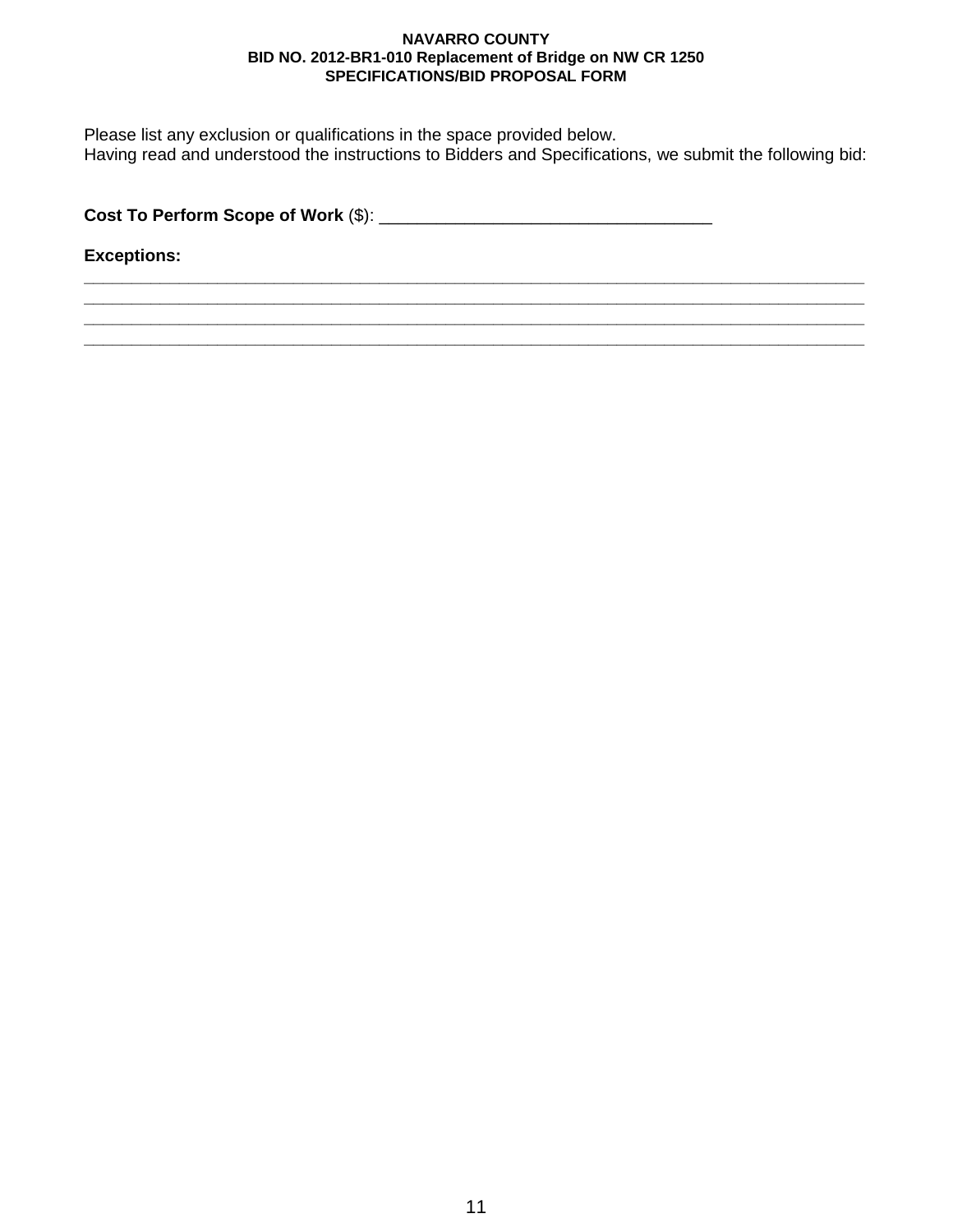## **BID PROPOSAL AFFIDAVIT**

The undersigned certifies that the bid prices in this proposal have been carefully reviewed and are submitted as correct and final. He further certifies that the bidder agrees to furnish any and/or all items upon which prices are extended at the price(s) offered, and upon the conditions contained in the specifications of the Invitation to Bid. The period of acceptance of this bid proposal will be thirty (30) calendar days from the date of the bid opening.

# STATE OF TEXAS § COUNTY OF NAVARRO §

| BEFORE ME, the undersigned authority, a Notary Public in and for the State of Texas, on this day              |                                             |
|---------------------------------------------------------------------------------------------------------------|---------------------------------------------|
|                                                                                                               | , who, after being duly                     |
|                                                                                                               |                                             |
|                                                                                                               | __, and have been authorized to execute the |
| foregoing bid proposal on their behalf. I hereby certify that the foregoing proposal has not been             |                                             |
| prepared in collusion with any other bidder or other person or persons engaged in the same line of            |                                             |
| business prior to the official opening of this bid. Further, I certify that the bidder is not now, nor has he |                                             |
| been for the past six (6) months, directly or indirectly concerned in any pool or agreement or                |                                             |
| combination, to control the price of the services or materials bid on, or to influence any person or          |                                             |
| persons to bid or not to bid thereon.                                                                         |                                             |

|     | Telephone:                                                                           | <u> 1989 - Andrea Stadt Britain, amerikansk politik (d. 1989)</u>             |  |
|-----|--------------------------------------------------------------------------------------|-------------------------------------------------------------------------------|--|
| By: |                                                                                      |                                                                               |  |
|     | (Type of Print Name)                                                                 |                                                                               |  |
|     |                                                                                      |                                                                               |  |
|     |                                                                                      | SUBSCRIBED AND SWORN to before me by the above named on this the _____ day of |  |
|     | $\overline{\phantom{a}}$ , 20 $\overline{\phantom{a}}$ , 20 $\overline{\phantom{a}}$ |                                                                               |  |

Notary Public in and for the State of Texas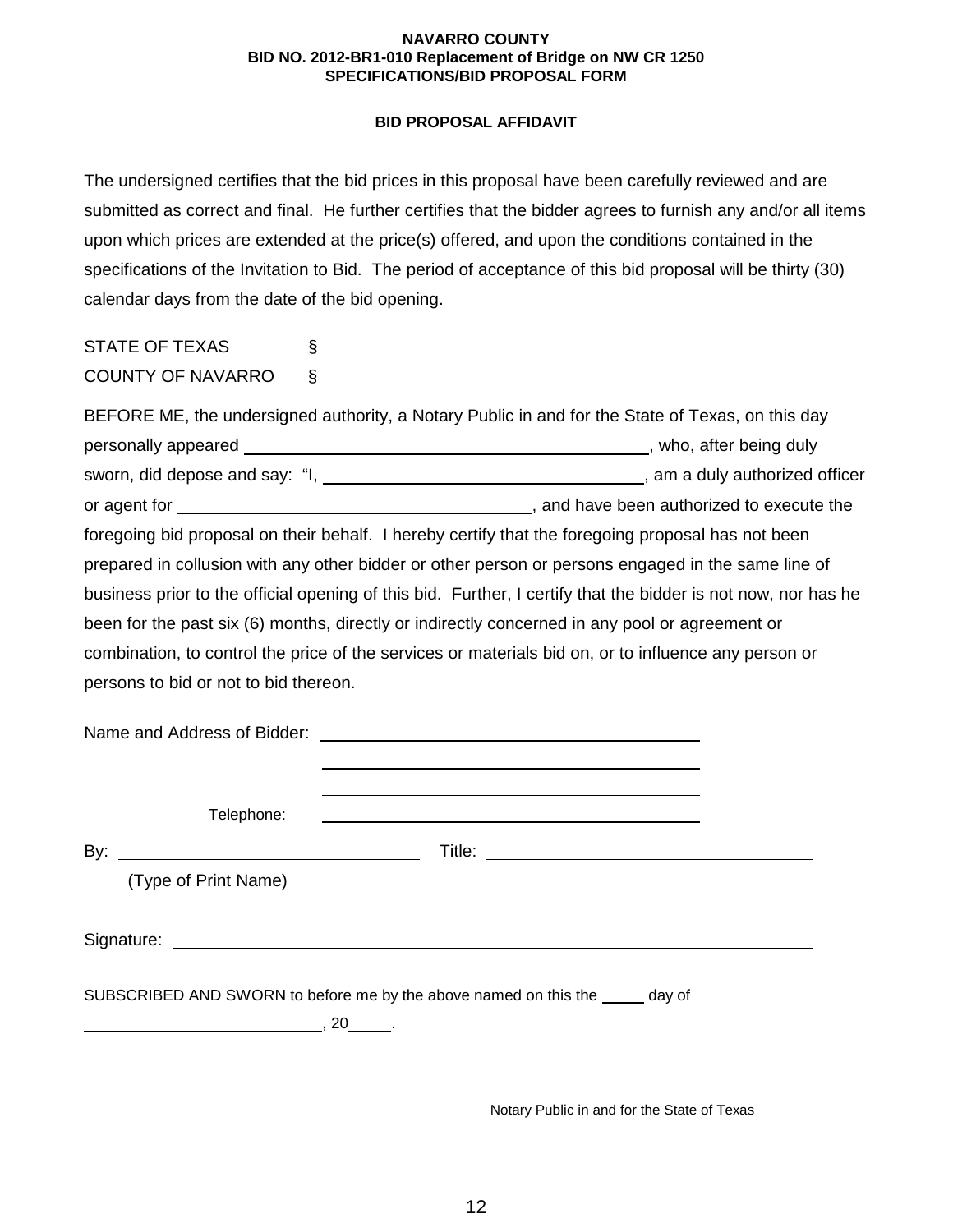## **CONTRACTOR REFERENCES**

Please list three (3) references of current customers who can verify the quality of service your company provides. The County prefers customers of similar size and scope of work to this proposal. *This form must be returned with your proposal.*

|                                       | <b>REFERENCE 1</b>                                                                                                    |  |
|---------------------------------------|-----------------------------------------------------------------------------------------------------------------------|--|
|                                       |                                                                                                                       |  |
| Address:                              | <u> 1989 - Johann Stoff, amerikansk politiker (d. 1989)</u>                                                           |  |
|                                       |                                                                                                                       |  |
|                                       |                                                                                                                       |  |
|                                       |                                                                                                                       |  |
|                                       | <b>REFERENCE 2</b>                                                                                                    |  |
|                                       |                                                                                                                       |  |
| Address:                              |                                                                                                                       |  |
|                                       |                                                                                                                       |  |
|                                       |                                                                                                                       |  |
|                                       |                                                                                                                       |  |
|                                       | <b>REFERENCE 3</b>                                                                                                    |  |
|                                       |                                                                                                                       |  |
| Address:                              | <u> 1999 - Johann Harry Harry Harry Harry Harry Harry Harry Harry Harry Harry Harry Harry Harry Harry Harry Harry</u> |  |
|                                       |                                                                                                                       |  |
|                                       |                                                                                                                       |  |
| Contract Period: ____________________ |                                                                                                                       |  |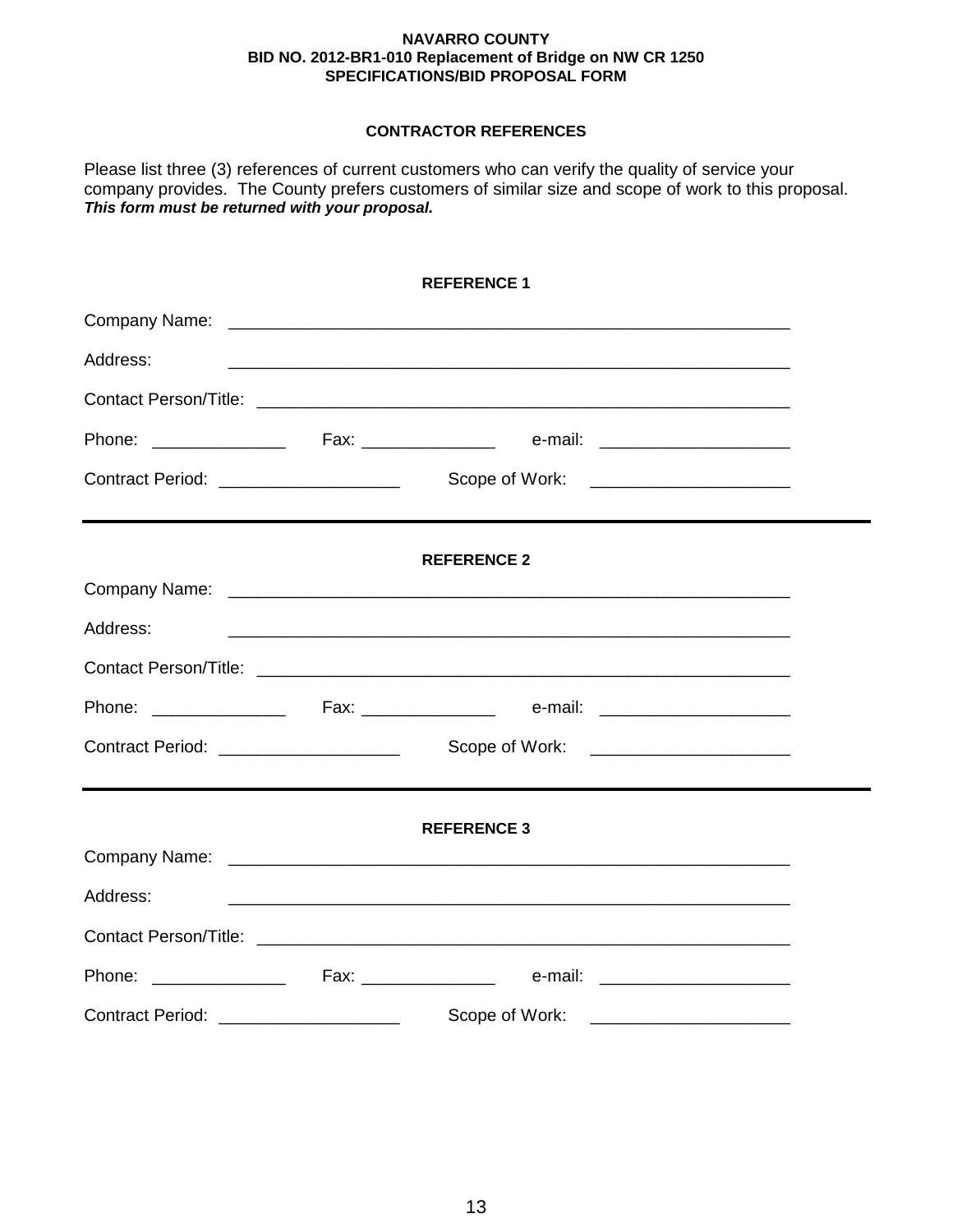## **STATEMENT OF CONTRACTOR'S QUALIFICATIONS**

| All questions must be answered and the data given must be clear and comprehensive. If |             |                        |
|---------------------------------------------------------------------------------------|-------------|------------------------|
| necessary, questions may be answered on separate attached sheets. The Contractor may  |             |                        |
| submit any additional information he desires.                                         |             |                        |
|                                                                                       |             |                        |
|                                                                                       |             |                        |
| Number of Years in contracting business under present name: ____________________      |             |                        |
| <b>Contract on Hand:</b>                                                              |             |                        |
| Contact                                                                               | Amount (\$) | <b>Completion Date</b> |
|                                                                                       |             |                        |
|                                                                                       |             |                        |
|                                                                                       |             |                        |
|                                                                                       |             |                        |
| Have you ever failed to complete any work awarded to you? ______________________      |             |                        |
|                                                                                       |             |                        |
| List similar projects completed by your firm:                                         |             |                        |
| Project                                                                               | Amount (\$) | <b>Completion Date</b> |
|                                                                                       |             |                        |
|                                                                                       |             |                        |
|                                                                                       |             |                        |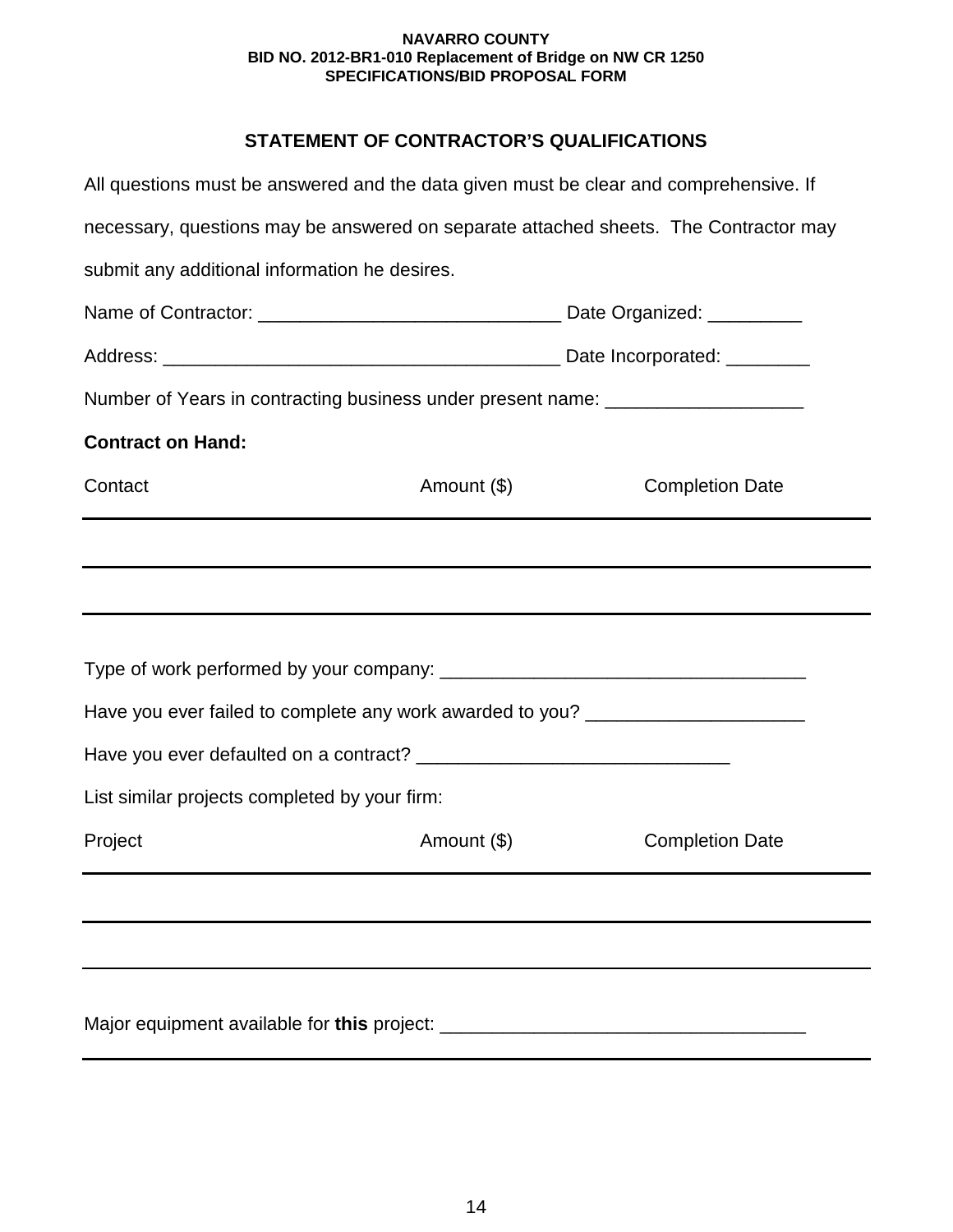## **BID BOND**

## **ANY SINGULAR REFERENCE TO BIDDER, SURETY, OWNER, OR OTHER PARTY SHALL BE CONSIDERED PLURAL WHERE APPLICABLE.**

BIDDER *(Name and Address)*:

SURETY *(Name and Address of Principal Place of Business)*:

OWNER *(Name and Address)*:

## BID

Bid Due Date: Description *(Project Name and Include Location)*:

## BOND

| Bond Number:                   |
|--------------------------------|
| Date (Not earlier than Bid due |
| date):                         |

Penal sum

\$

(Words) (Figures)

Surety and Bidder, intending to be legally bound hereby, subject to the terms set forth below, do each cause this Bid Bond to be duly executed by an authorized officer, agent, or representative.

| <b>BIDDER</b> |                                         |        | <b>SURETY</b> |                                      |        |
|---------------|-----------------------------------------|--------|---------------|--------------------------------------|--------|
|               |                                         | (Seal) |               |                                      | (Seal) |
|               | <b>Bidder's Name and Corporate Seal</b> |        |               | Surety's Name and Corporate Seal     |        |
| By:           |                                         |        | By:           |                                      |        |
|               | Signature                               |        |               | Signature (Attach Power of Attorney) |        |
|               | <b>Print Name</b>                       |        |               | <b>Print Name</b>                    |        |
|               | <b>Title</b>                            |        |               | <b>Title</b>                         |        |
| Attest:       |                                         |        | Attest:       |                                      |        |
|               | Signature                               |        |               | Signature                            |        |
|               | Title                                   |        |               | <b>Title</b>                         |        |

*Note: Above addresses are to be used for giving any required notice. Provide execution by any additional parties, such as joint venturers, if necessary.*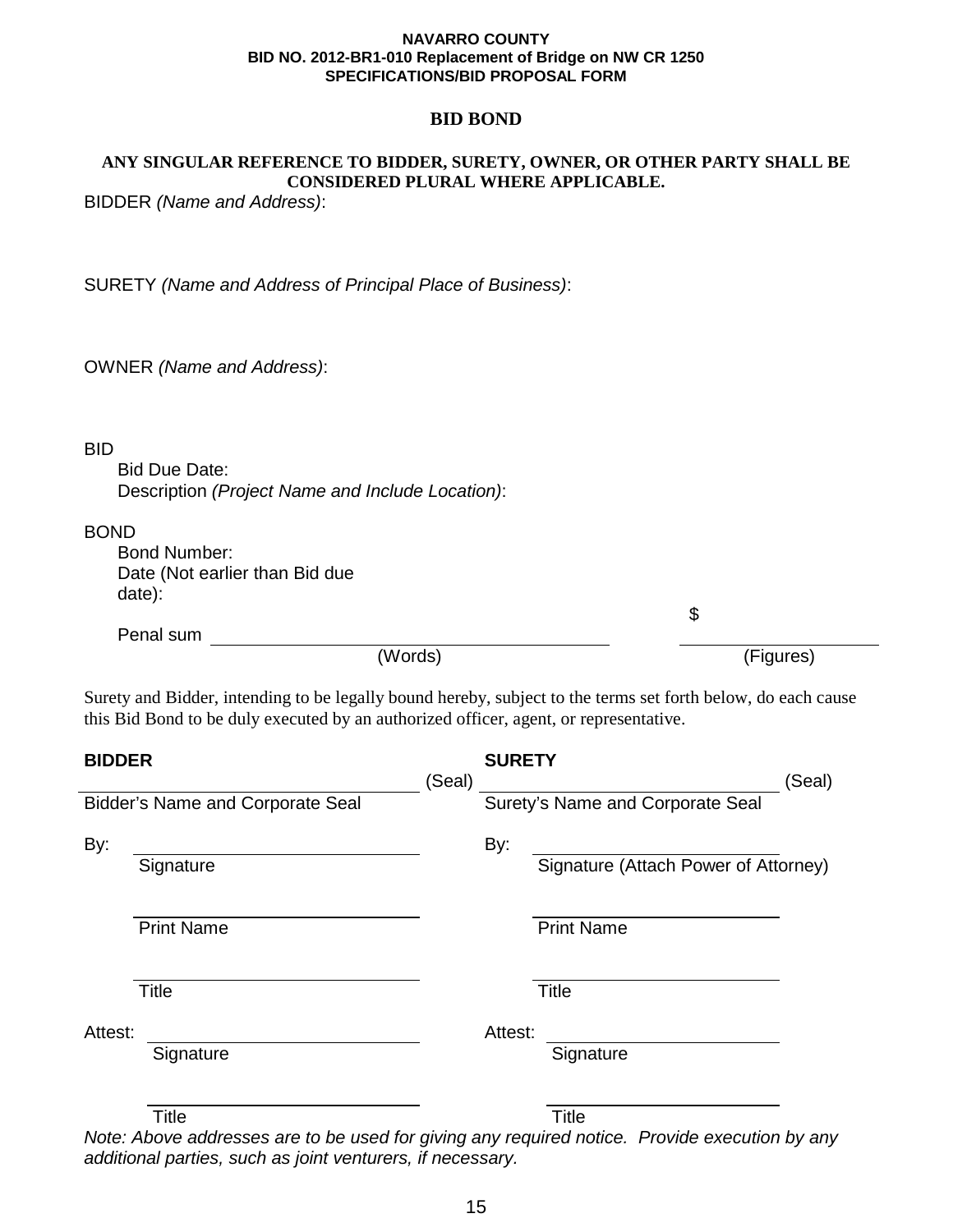1. Bidder and Surety, jointly and severally, bind themselves, their heirs, executors, administrators, successors, and assigns to pay to Owner upon default of Bidder any difference between the total amount of Bidder's Bid and the total amount of the Bid of the next lowest, responsible Bidder who submitted a responsive Bid as determined by Owner for the work required by the Contract Documents, provided that:

- 1.1 If there is no such next Bidder, and Owner does not abandon the Project, then Bidder and Surety shall pay to Owner the penal sum set forth on the face of this Bond, and
- 1.2 In no event shall Bidder's and Surety's obligation hereunder exceed the penal sum set forth on the face of this Bond.
- 1.3 Recovery under the terms of this Bond shall be Owner's sole and exclusive remedy upon default of Bidder.

2. Default of Bidder shall occur upon the failure of Bidder to deliver within the time required by the Bidding Documents (or any extension thereof agreed to in writing by Owner) the executed Agreement required by the Bidding Documents and any performance and payment bonds required by the Bidding Documents.

- 3. This obligation shall be null and void if:
	- 3.1 Owner accepts Bidder's Bid and Bidder delivers within the time required by the Bidding Documents (or any extension thereof agreed to in writing by Owner) the executed Agreement required by the Bidding Documents and any performance and payment bonds required by the Bidding Documents, or
	- 3.2 All Bids are rejected by Owner, or
	- 3.3 Owner fails to issue a Notice of Award to Bidder within the time specified in the Bidding Documents (or any extension thereof agreed to in writing by Bidder and, if applicable, consented to by Surety when required by Paragraph 5 hereof).

4. Payment under this Bond will be due and payable upon default of Bidder and within 30 calendar days after receipt by Bidder and Surety of written notice of default from Owner, which notice will be given with reasonable promptness, identifying this Bond and the Project and including a statement of the amount due.

5. Surety waives notice of any and all defenses based on or arising out of any time extension to issue Notice of Award agreed to in writing by Owner and Bidder, provided that the total time for issuing Notice of Award including extensions shall not in the aggregate exceed 120 days from Bid due date without Surety's written consent.

6. No suit or action shall be commenced under this Bond prior to 30 calendar days after the notice of default required in Paragraph 4 above is received by Bidder and Surety and in no case later than one year after Bid due date.

7. Any suit or action under this Bond shall be commenced only in a court of competent jurisdiction located in the state in which the Project is located.

8. Notices required hereunder shall be in writing and sent to Bidder and Surety at their respective addresses shown on the face of this Bond. Such notices may be sent by personal delivery, commercial courier, or by United States Registered or Certified Mail, return receipt requested, postage pre-paid, and shall be deemed to be effective upon receipt by the party concerned.

9. Surety shall cause to be attached to this Bond a current and effective Power of Attorney evidencing the authority of the officer, agent, or representative who executed this Bond on behalf of Surety to execute, seal, and deliver such Bond and bind the Surety thereby.

10. This Bond is intended to conform to all applicable statutory requirements. Any applicable requirement of any applicable statute that has been omitted from this Bond shall be deemed to be included herein as if set forth at length. If any provision of this Bond conflicts with any applicable statute, then the provision of said statute shall govern and the remainder of this Bond that is not in conflict therewith shall continue in full force and effect.

11. The term "Bid" as used herein includes a Bid, offer, or proposal as applicable.